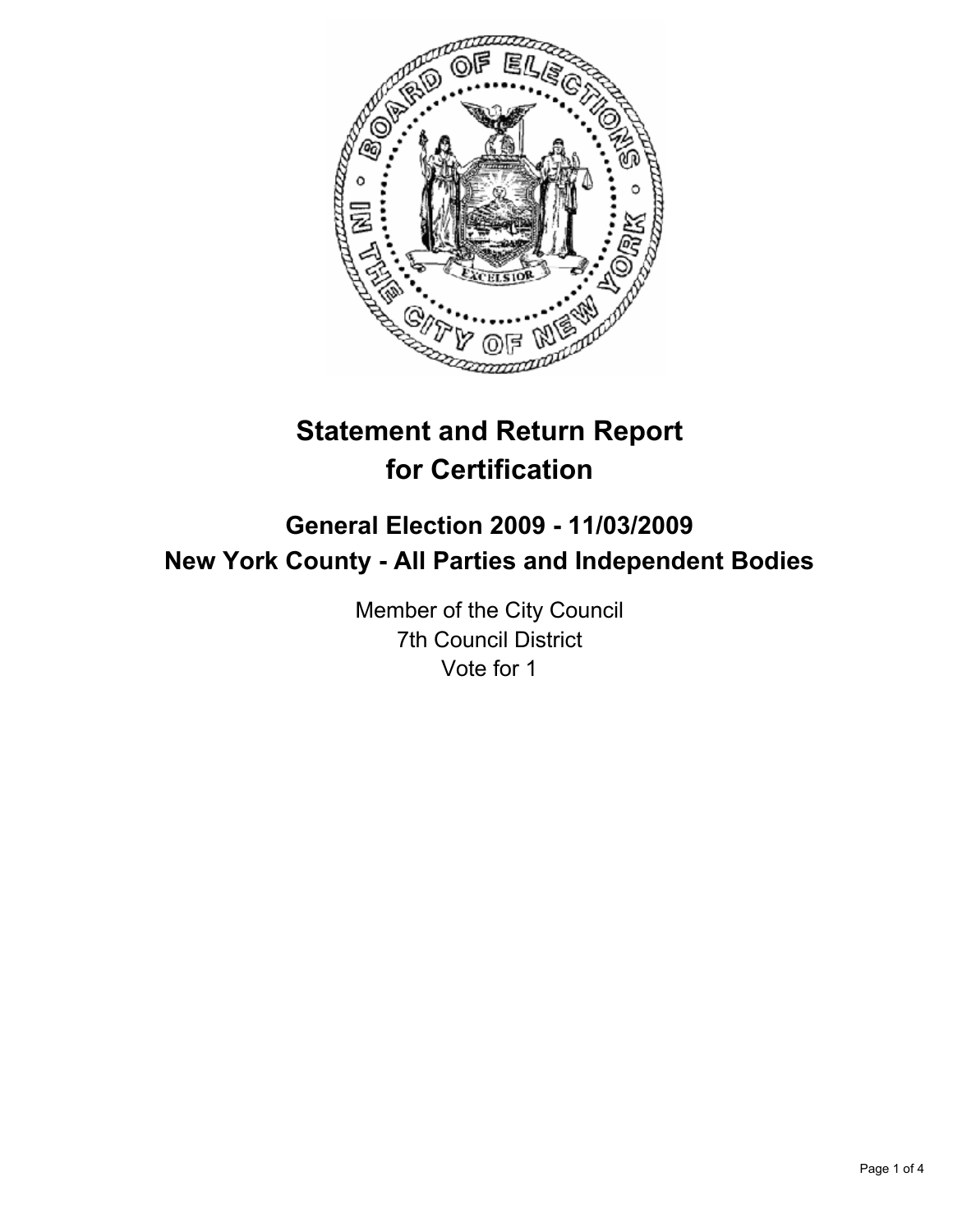

### **Assembly District 69**

| <b>PUBLIC COUNTER</b>               | 1,829 |
|-------------------------------------|-------|
| <b>EMERGENCY</b>                    | 62    |
| ABSENTEE/MILITARY                   | 28    |
| AFFIDAVIT                           | 10    |
| <b>Total Ballots</b>                | 1,929 |
| ROBERT JACKSON (DEMOCRATIC)         | 1,354 |
| ROBERT JACKSON (WORKING FAMILIES)   | 99    |
| FIRMA SHLIMEL (LIBERTARIAN)         | 16    |
| JULIUS TAJIDDIN (FREE JUST & EQUAL) | 34    |
| <b>Total Votes</b>                  | 1,503 |
| Unrecorded                          | 426   |

### **Assembly District 70**

| <b>PUBLIC COUNTER</b>                          | 7,835 |
|------------------------------------------------|-------|
| <b>EMERGENCY</b>                               | 6     |
| ABSENTEE/MILITARY                              | 113   |
| <b>AFFIDAVIT</b>                               | 131   |
| <b>Total Ballots</b>                           | 8,085 |
| ROBERT JACKSON (DEMOCRATIC)                    | 5,659 |
| ROBERT JACKSON (WORKING FAMILIES)              | 241   |
| FIRMA SHLIMEL (LIBERTARIAN)                    | 97    |
| <b>JULIUS TAJIDDIN (FREE JUST &amp; EQUAL)</b> | 170   |
| ELLAM VALIPAY (WRITE-IN)                       | 1     |
| <b>GALE BREWER (WRITE-IN)</b>                  | 1     |
| <b>Total Votes</b>                             | 6,169 |
| Unrecorded                                     | 1,916 |

#### **Assembly District 71**

| <b>PUBLIC COUNTER</b>                          | 13,931 |
|------------------------------------------------|--------|
| <b>EMERGENCY</b>                               | 19     |
| ABSENTEE/MILITARY                              | 209    |
| <b>AFFIDAVIT</b>                               | 208    |
| <b>Total Ballots</b>                           | 14,367 |
| ROBERT JACKSON (DEMOCRATIC)                    | 9,985  |
| ROBERT JACKSON (WORKING FAMILIES)              | 788    |
| FIRMA SHLIMEL (LIBERTARIAN)                    | 272    |
| <b>JULIUS TAJIDDIN (FREE JUST &amp; EQUAL)</b> | 267    |
| CHUCK NORRIS (WRITE-IN)                        |        |
| THOMAS GILES (WRITE-IN)                        | 1      |
| <b>Total Votes</b>                             | 11,314 |
| Unrecorded                                     | 3.053  |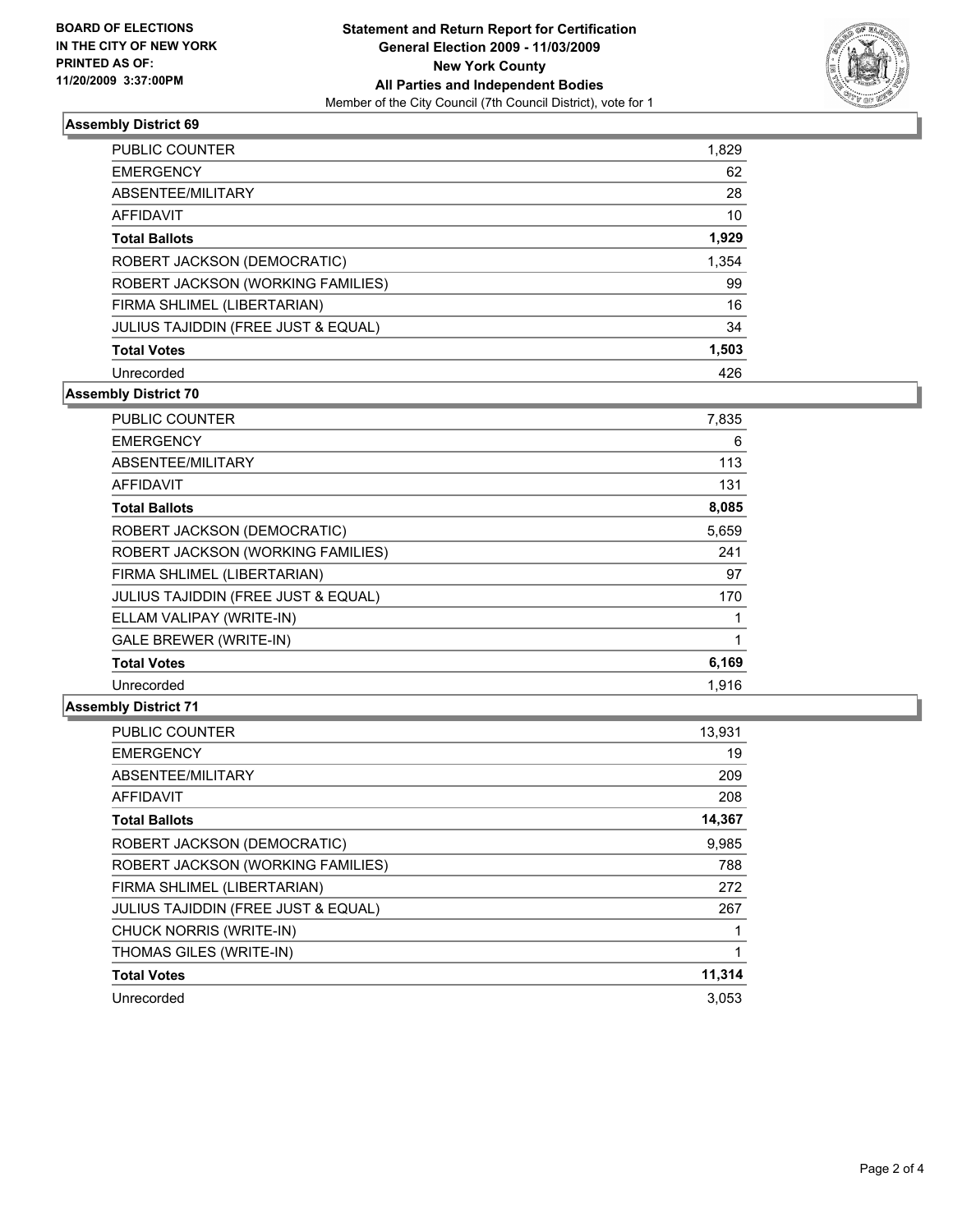

### **Assembly District 72**

| <b>PUBLIC COUNTER</b>                          | 1.250 |
|------------------------------------------------|-------|
| <b>EMERGENCY</b>                               | 0     |
| ABSENTEE/MILITARY                              | 19    |
| AFFIDAVIT                                      | 16    |
| <b>Total Ballots</b>                           | 1,285 |
| ROBERT JACKSON (DEMOCRATIC)                    | 870   |
| ROBERT JACKSON (WORKING FAMILIES)              | 110   |
| FIRMA SHLIMEL (LIBERTARIAN)                    | 38    |
| <b>JULIUS TAJIDDIN (FREE JUST &amp; EQUAL)</b> | 29    |
| <b>Total Votes</b>                             | 1,047 |
| Unrecorded                                     | 238   |